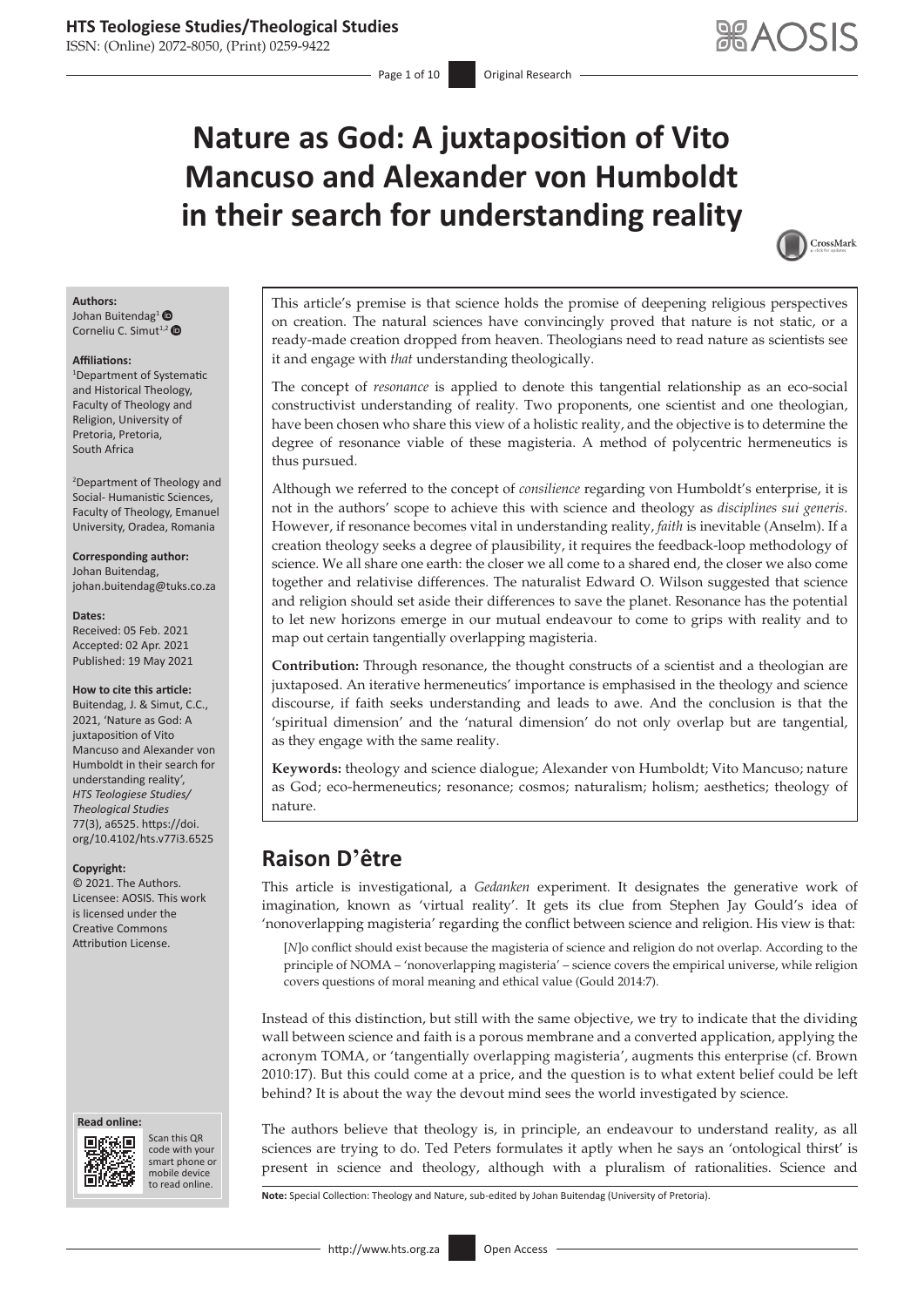theology both shun delusion. 'Both are pursued by *truth-seeking communities*. Both are willing to subject ordinary knowledge to scrutiny and to humbly accept correction, revision, and correction' (Peters, Russel, & Welker 2002:xiii). And the challenge, of course, is to stay faithful to a discipline's core values. Yet, we cannot admit a contradiction between two ideas (Schleiermacher [1999] 2008):

Within this range our proposition admits no distinction; in each and every situation we ought to be conscious of, and sympathetically experience, absolute dependence on God just as we conceive each and everything as completely conditioned by the interdependence of nature. (p. 171)

This article's premise is that science holds the promise of deepening religious perspectives on creation. The natural sciences have convincingly proved that nature is neither static nor a 'ready-made creation dropped from heaven' (Brown 2010:8). Theologians need to read nature as scientists see it and engage with *that* understanding. John Haught applies the term 'consonance' not less than 11 times to indicate something of this proposed converse model of his: 'The contact approach, therefore, is concerned that theology always remains positively "consonant" with cosmology' (1995:18).

Perhaps the word 'resonance' is a better option to describe this *tangential* relationship of an eco-social constructivist understanding of reality: 'An eco-sociological (eco-theological) understanding of *homo religiosus* is therefore to assume human life as ontologically distributed' (Buitendag 2012:1). Warren Brown (to be distinguished from William P. Brown) applied the word *resonance* as a model for relating science, psychology and faith (Brown 2004). It is rather evident that this resonance will be symbolic and virtual, as a mere correspondence could be ruled out. They are analogous constructs based on imaginative associations. It is important to note that we apply Brown's insights of Biblical creation texts only analogically and do not limit ourselves to his plea for a 'canonical consonance' (2010:227). The inkling of David Tracy (2010:1), 'how does experiencing a limit to dialogical-hermeneutical understanding also open dialogue to new non-dialogical ways of thinking in the transcendent-immanent realm of the Infinite, the Incomprehensible', is rather the focus.

Two proponents, one scientist and one theologian, have been chosen who share this view of a holistic reality. The objective is to determine the degree of resonance viable of the magisteria involved.

*Friedrich Wilhelm Heinrich Alexander von Humboldt*<sup>1</sup> conceived the web of life, that is, the concept of an integrated nature as

we know it today. Von Humboldt published extensively, and his *opus magnum* was the multivolume *Cosmos – a sketch of the physical description of the universe* (Von Humboldt 1858). Let us hear his voice in this regard:

When the human mind first attempts to subject to its control the world of physical phenomena, and strives by meditative contemplation to penetrate the rich luxuriance of living nature, and the mingled web of free and restricted natural forces, man feels himself raised to a height from whence, as he embraces the vast horizon, individual things blend together in varied groups, and appear as if shrouded in a vapory vail. These figurative expressions are used in order to illustrate the point of view from whence we would consider the universe both in its celestial and terrestrial sphere. (p. 104)

'Cosmos', adds Von Humboldt, entails the 'universal all' together with an 'adornment of this universal order'. Von Humboldt deserves to be restored to his rightful place in the scholarly pantheon of nature and science, and even more, science and religion. He succeeded in distinguishing between internal and external forces that shape organisms, opening a vista for the interconnectedness of the whole of reality. 'Humboldt applied them [i.e., forces] to nature on a much broader level – interpreting the natural world as a unified whole that is animated by interactive forces' (Wulf 2015:35).

On the other hand, Vito Mancuso<sup>2</sup> underscores this view and understands nature in a very close connection to the spirit, even to the point that the two coincide. His fundamental thesis regarding nature's reality is expressed by his conviction that 'nature is spirit' (Mancuso 2002:29). The thesis's corollary consists of another basic philosophical equation that emphasises the identity between nature and God. In Mancuso's words, 'nature is God' (Mancuso 2002:29), which is, paradoxically, an affirmation of God's absence, to the very least from the perspective of traditional understandings of God as supernatural, transcendent, ontologically real and characterised by absolute alterity.

These two hypotheses are crucial for Mancuso's perspective on nature. In identifying nature as both spirit and God, he steps beyond traditional Christianity's confines into the realm of world religions and even farther away, into the broad spectrum of non-religious and secular perspectives on reality. This, of course, makes him a worthy spiritual discussion partner of Von Humboldt.

<sup>1.</sup>Friedrich Wilhelm Heinrich Alexander von Humboldt FRS (14 September 1769–06 May 1859) was a Prussian geographer, naturalist, explorer and influential proponent

of Romantic philosophy and science. He was the younger brother of the Prussian minister, philosopher and linguist Wilhelm von Humboldt (1767–1835). Humboldt's quantitative work on botanical geography laid the foundation for the field of biogeography. Humboldt's advocacy<br>of long-term systematic geophysical measurement laid the foundation for modern<br>geomagnetic and meteorological monitoring. Between 1799 and 18 travelled extensively in Latin America, exploring and describing it for the first time from a modern scientific point of view. His description of the journey was written up and published in an enormous set of volumes over 21 years. Humboldt was one of the first people to propose that the lands bordering the Atlantic Ocean were once joined (South America and Africa in particular). Humboldt resurrected the use of the

word cosmos from the ancient Greek and assigned it to his multi-volume treatise, Kosmos, in which he sought to unify diverse branches of scientific knowledge and culture. This important work also motivated a holistic perception of the universe as one interacting entity. He was the first person to describe the phenomenon and cause of human-induced climate change, in 1800 and again in 1831, based on

observations generated during his travels.<br>[https://makingscience.royalsociety.org/s/rs/people/fst00054219#:~:text=](https://makingscience.royalsociety.org/s/rs/people/fst00054219#:~:text=Friedrich%20Wilhelm%20Heinrich%20Alexander%20von,of%20Romantic%20philosophy%20and%20science.&text=Humboldt’s%20quantitative%20work%20on%20botanical,for%20the%20field%20of20biogeography)<br>Friedrich%20Wilhelm%20Heinrich%20Alexander%20von,of%20Romantic%20 philosophy%20and%[20science.&text=Humboldt's](https://makingscience.royalsociety.org/s/rs/people/fst00054219#:~:text=Friedrich%20Wilhelm%20Heinrich%20Alexander%20von,of%20Romantic%20philosophy%20and%20science.&text=Humboldt’s%20quantitative%20work%20on%20botanical,for%20the%20field%20of20biogeography)%20quantitative%20work%20 on%20botanical,for%20the%20field%[20of20biogeography](https://makingscience.royalsociety.org/s/rs/people/fst00054219#:~:text=Friedrich%20Wilhelm%20Heinrich%20Alexander%20von,of%20Romantic%20philosophy%20and%20science.&text=Humboldt’s%20quantitative%20work%20on%20botanical,for%20the%20field%20of20biogeography) (Accessed 01 February  $2021$ ).

<sup>2.</sup>Vito Mancuso (born 09 December 1962 in Carate Brianza of Sicilian parents) is a<br>doctor in systematic theology. Of the three academic degrees of the theological<br>course, he obtained a Baccalaureate from the Theological Fac in Milan, a licentiate from the Pontifical Theological Faculty of Southern Italy San Tommaso d' Aquino in Naples, and a doctorate in Rome from the Pontifical University Lateran. From 2013 to 2014, he was professor of History of Theological Doctrines' at the University of Padua. Prior to this, he was a professor of theology at the Faculty of Philosophy of the Vita-Salute San Raffaele University in Milan from 2004 to 2011. From 2009 to 2017, he collaborated with the newspaper *La Repubblica*.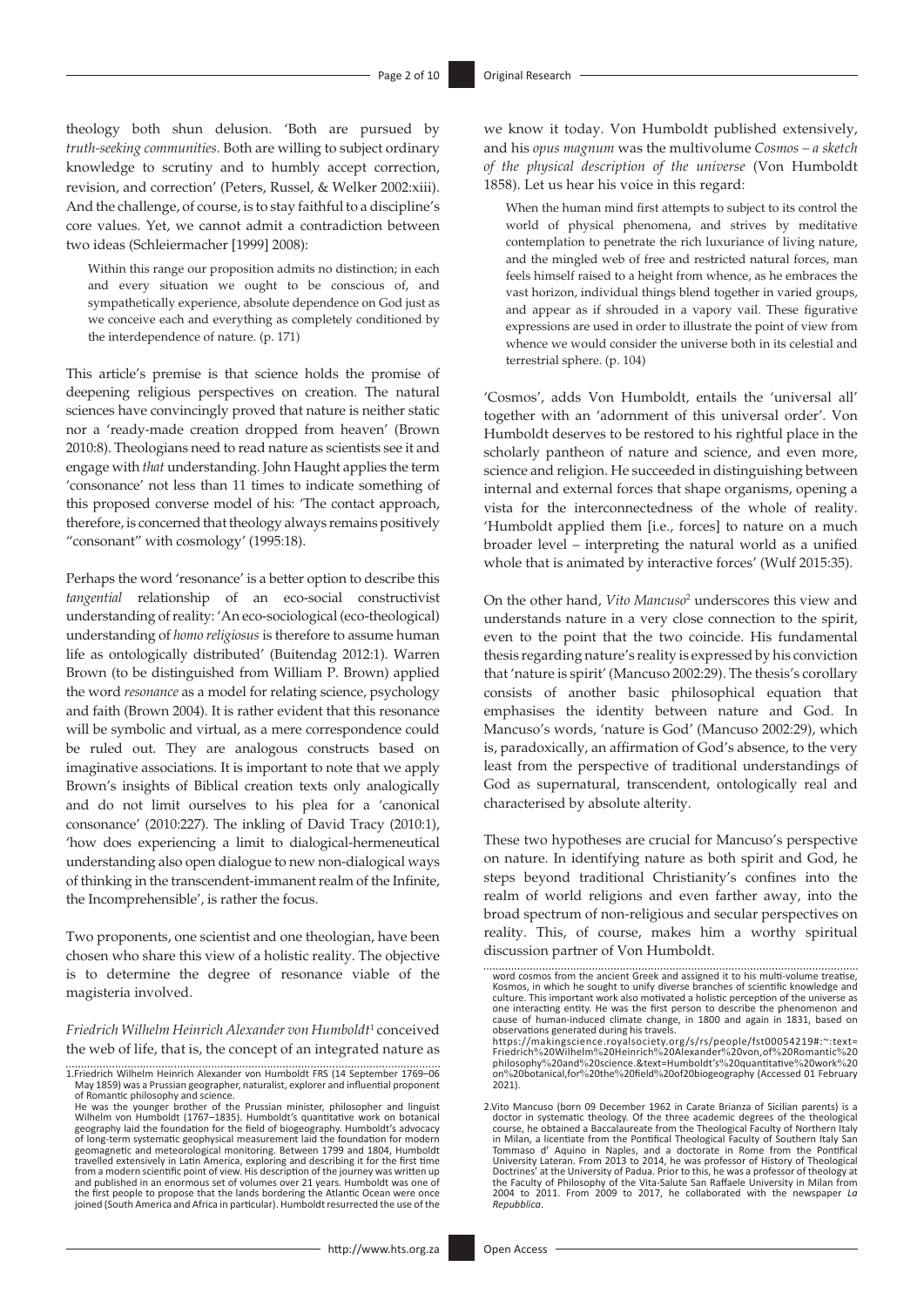This article strives not only to juxtapose the insights of a scientist and a theologian but particularly to map a degree of resonance in a theology that has disembarked from a static or superstitious view of nature. Of course, the choice of these proponents is subjective, yet deliberate,<sup>3</sup> as Von Humboldt is relatively unexplored in theological thinking and so is the Italian scholar in Protestant theology, who tries to bridge this gap by presenting not necessarily a vocabulary but perhaps a 'grammar' (Michener 2013:6–8) for our deliberations about understanding reality. The other question to be answered in the end is to what extent is this resonance (synergy and symbiosis) viable without compromising the creeds of faith. Therefore, the dialogue is not between science and philosophy *per se*, but between science and *theology*, at least within our scholarly and belief frames of reference (Lindbeck 1984):

Intratextual theology redescribes reality within the scriptural framework rather than translating Scripture into extrascriptural categories. It is the text, so to speak, which absorbs the world, rather than the world the text. (p. 5)

'Identifying and exploring "virtual parallels" is a way of imaginatively interrelating science and faith without surrendering the integrity of one to the other' (Brown 2010:10), which is our task.

### **Nature as God**

Vito Mancuso provides an upfront critique of what he calls 'revealed religions' – Judaism, Christianity and Islam – for their dependence on sacred books which place God beyond nature, not within it.4 Mancuso's criticism is anchored in his adherence to Hegelian philosophy which synthesises transcendence and immanence into a single reality, that of nature, characterised by space, time and matter (Simuț 2011:169). However, in his thought, the coessentiality between nature and spirit, and ultimately between nature and God, reveals what Mancuso describes as 'the spiritual dimension' of nature (Mancuso 2002:29). The spirit confirms the absence of God within nature. Nature is fundamentally, essentially and intrinsically spiritual; the very ontology of nature consists of spirituality. As part of his criticism of Judaism, Christianity and Islam, Mancuso notices that in all these three revealed religions, the 'spiritual dimension' is detached from the 'natural dimension' and the spirit is divorced from

nature. Mancuso could conclude that God is 'above being' and consequently above nature (Mancuso 2002:29).

Therefore, in rejecting the traditional perspectives<sup>5</sup> on nature offered by revealed religions, Mancuso indicates his preference for 'cosmic religions' or religious systems that are not based on sacred books but rather on beliefs anchored in nature's reality. According to Mancuso, cosmic religions postulate the correlation between spirit and nature. Religion is a conglomerate of myths, so the creation and the fall convey more truth than individual interpretations of historical events (Mancuso 2005:84–85, 96). To use his phrases, the 'spiritual dimension' and the 'natural dimension' do not only overlap; they are the same reality (Mancuso 2002:29), which confirms God's absence from the realm of nature.

There is no difference between nature and spirit, no distinction between nature and God in cosmic religions because, according to these systems, spirituality derives from 'the consciousness of nature' in a way which makes use of what Mancuso presents as 'meditation about the natural flow of life' (Mancuso 2002:29). Mancuso needs to distance himself and his perspective on nature from the tenets of revealed religions not only based on his conviction about the coessentiality of nature and spirit but also because he sees no logic in placing anything, not even God, above nature, which attests to his belief in God's absence in nature. For instance, he emphasises that both the Torah and the Quran – and implicitly the Christian New Testament as anchored in the Torah – present God as 'nature in itself' or 'counter-nature' (Mancuso 2002:29).

Von Humboldt never even mentioned the word 'God' in *Cosmos*. Yet, he contended that everything was part of a never-ending activity of animated forces. Nature was a living whole where organisms were bound together in a net-like intricate fabric (Wulf 2015:290). Von Humboldt believed that both the internal and external worlds are inseparable and that the eye is the organ through which we view the world, and interpret and define it. He treated nothing in isolation and found an inner correlation between all aspects of nature. There is much in common with James Lovelock's *Gaia hypothesis* (1979) because he describes the earth as a natural whole animated and moved by inward forces (thus predating Lovelock's ideas by more than 150 years).

Mancuso's and von Humboldt's cynical take on the Christian religion, especially its doctrinal view of nature, is anchored in the conviction that 'Christianity is not the religion of life' (Mancuso 2002:30). Von Humboldt (2014:450) is very critical towards the Incas' indigenous religion and compared it to the 'theocracy' of the 'slave states' in the southern part of the United States of America. This also means that Christianity is not the religion of nature, according to their logic. Even if

<sup>3.</sup>We take here for our choice of proponents following the position of Kant *between* rationalism and empiricism. For Von Humboldt, Kant is 'one of the few philosophers who have escaped the imputation of impiety' (Von Humboldt 1858:66). The laws of nature as we understand them only existed because our mind interpreted them. We see things only as they appear to us.

<sup>4.</sup>Alexander von Humboldt and his brother, Wilhelm, used to attend the most prominent salon in Berlin, where Friedrich Schleiermacher was a constant presence. It seems that Schleiermacher's Romantic theology was based on his conviction that all intellectual discourses (theology included) should be modelled based on 'sociable<br>practices'. The common point of all three (the two Von Humboldt brothers and<br>Schleiermacher) appears to be their 'experience of sociabil especially that of Rahel Levin Varnhagen. This saloon was an 'alternative society' where the then social traditions were not only debated but also severely criticised, including contemporary patriarchalism and traditional theology (Fuchs 2020: 232–233). Thus, the role of women was considered crucial for society in this Berlin saloon and so was the importance of a theology which is not anchored in revelation but in human feelings. Together with Schleiermacher, Wilhelm and Alexander von Humboldt were part of a circle of intellectuals who rejected traditional authorities (such as the church and societal customs) in favour of their personal views based on social interaction and common-sense conclusions (in the sense that what they agreed upon seemed more agreeable than the authoritarian teachings and customs of the institutions of the late 18th and early 19th century German society).

<sup>5.</sup>It is, however, interesting that Mancuso has a very dated view of three traditions mentioned. See the interpretation of John Haught (1995:19) in this regard: 'Rooted in the story of Abraham, the prophetic faith traditions invite their followers to look for the promise that lies in all things. Judaism, Christianity, and Islam think of "genuine" as a confidence that new life undreamed of possibilities are latent even in the most desperate situation'.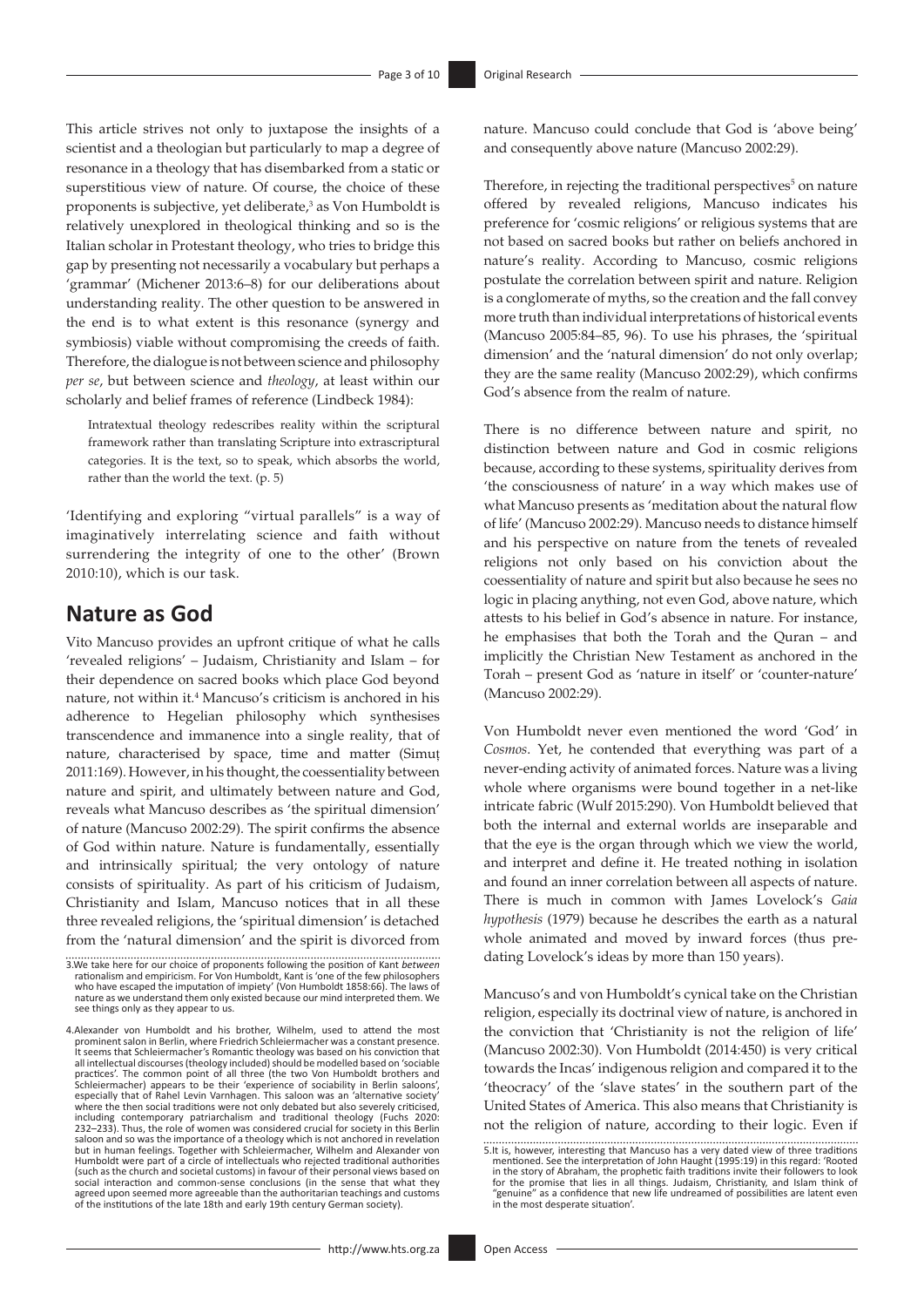Mancuso exemplifies his *dictum* by references to the Crusades and the military orders within Catholicism which massacred people across many centuries, Mancuso's main contention against Christianity is not historical but philosophical. As such, he equates nature with life, and in so doing, he connects both with the idea of sacredness. According to Mancuso, Christianity sees life as sacred only in as much as it originates in God (Mancuso 2002:30); hence, nature is sacred because it is God's creation. The sacrality of nature is given not by its existence and by its reality or even by its inner constitution and its ontology but by connecting with God's reality, existence and ontology. As far as Mancuso is concerned, such a logic defies nature's very reality: if it results from God's creation, nature is no longer ascribed primary importance but only a secondary significance. This explains Mancuso's need to present God as absent so that nature is bestowed the first and sole importance as constitutive of material reality.

What Mancuso is attempting to do is provide a view of nature that provides and endows nature with an intrinsic value by its material reality and detaches this natural philosophy from that of traditional revealed religions that see God as 'the absolute patron of life' (Mancuso 2002:30). However, Mancuso's concern is not related to an ontologically real God who created life and thus exercises sovereignty over it; Mancuso does not believe in such a God anyway because nature is God in his theology. Conversely, God is paradoxically present in nature, and the very fabric of nature confirms his absence. Therefore, it is evident that Mancuso's perspective on nature provides ample evidence favouring the presupposition that God should be seen neither as absolute patron of life nor as absolute patron of nature. Why? Because, in Mancuso's theology, even if there is no ontologically real God who exists beyond nature, the conviction that such a God does exist is accepted, proliferated, and enacted by people; and it is in this respect that Christianity – alongside Judaism and Islam – can be detrimental to the very reality of nature. According to Mancuso, if people believe in a supernatural God, they will respect him, not nature (Mancuso 2002:31), or not in the first place. Respect for nature and nature alone is what Mancuso tries to establish by juxtaposing nature with the spirit and with God. In Mancuso's theology, however, God is not a supernatural and transcendent being characterised by absolute alterity and real ontology; in this respect, God is fundamentally absent concerning nature. God is only a potentially detrimental concept to nature if not included in nature itself to confirm his absence from it.

Von Humboldt's holistic approach, including art, history, poetry and politics, has fallen today out of favour (Wulf 2015:396). The reason is that scientists of the 20th century preferred to dissect, analyse and investigate rather than move to interdisciplinary methods and the concept of a global force. Von Humboldt was not known for a specific discovery, but for his worldview and the idea of 'God' that is obsolete in this construct of reality. Von Humboldt was raised during the Enlightenment, striding forward along a progress trajectory not caring for nature's well-being.

Von Humboldt feels strongly about one common and equal humanity. All men are equal, and no race is above another. We all came from one root. This we promote, says Von Humboldt (1858):

[*B*]y striving to remove the barriers which prejudice and limited views of every kind have erected among men, and to treat all mankind, without reference to religion, nation, or color, as one fraternity, one great community, fitted for the attainment of one object, the unrestrained development of the physical powers. (p. 506)

### **Nature as salvation**

If Mancuso postulates God's absence through God's very inclusion as a concept into the reality of nature, how does he embed God in nature to confirm his absence from it? The answer is quite simple by using the notion of religion. According to Mancuso, religion is constitutive to the human being, and the human being is part of nature, so religion must play a crucial role within the economy of nature. Here is Mancuso's reasoning that the key aspect of religion is not God, but salvation (Mancuso 2002:72). God is absent in relation to nature; his presence cannot be scientifically ascertained within nature, so the idea of God cannot be so vitally important for nature. At the same time, as religion is part of nature, the same idea of God cannot be so crucially meaningful for religion. If this is true, and it is according to Mancuso's logic, then another idea should be counted as *sine qua non* in religion, and that is the notion of salvation. Mancuso builds his argument on the conviction that whilst there are religions that do not know God's idea, all religions deal with salvation one way or another (Mancuso 2002:72). Hinduism, Buddhism, Jainism and Confucianism are all religions that work without the idea of God, but they all focus on searching for and obtaining salvation. They all speak about divinity and eternity, but not about 'God as distinct from the universe' (Mancuso 2002:72), which translates as 'God as distinct from nature' in Mancuso's theology.

Mancuso reveals that religion can neither be detached from the idea of salvation, nor can salvation be detached from the reality of religion. But as religion is part of nature, salvation cannot be separated from the reality of nature. Salvation is a need, a basic human need, and it is in this capacity as fundamental human need that salvation is so crucially meaningful for the reality of nature. According to Mancuso, 'the religious dimension is constitutive to the human being' (Mancuso 2002:72), which demonstrates that – at least within Mancuso's reasoning – religion is constitutive not only to the human being but also to nature via the mediation provided by the human being. A fervent upholder of evolutionary theories, Mancuso appears to be convinced that the human being has been *homo religiosus* from the very instant he became *homo sapiens* (Mancuso 2002:72). In other words, reason and religion can and should coexist in harmony within the human mind and throughout the reality of nature for as long as the idea of God remains embedded in nature and does not reveal a supreme being beyond nature. For Mancuso, religion is nothing but the awareness of limitation;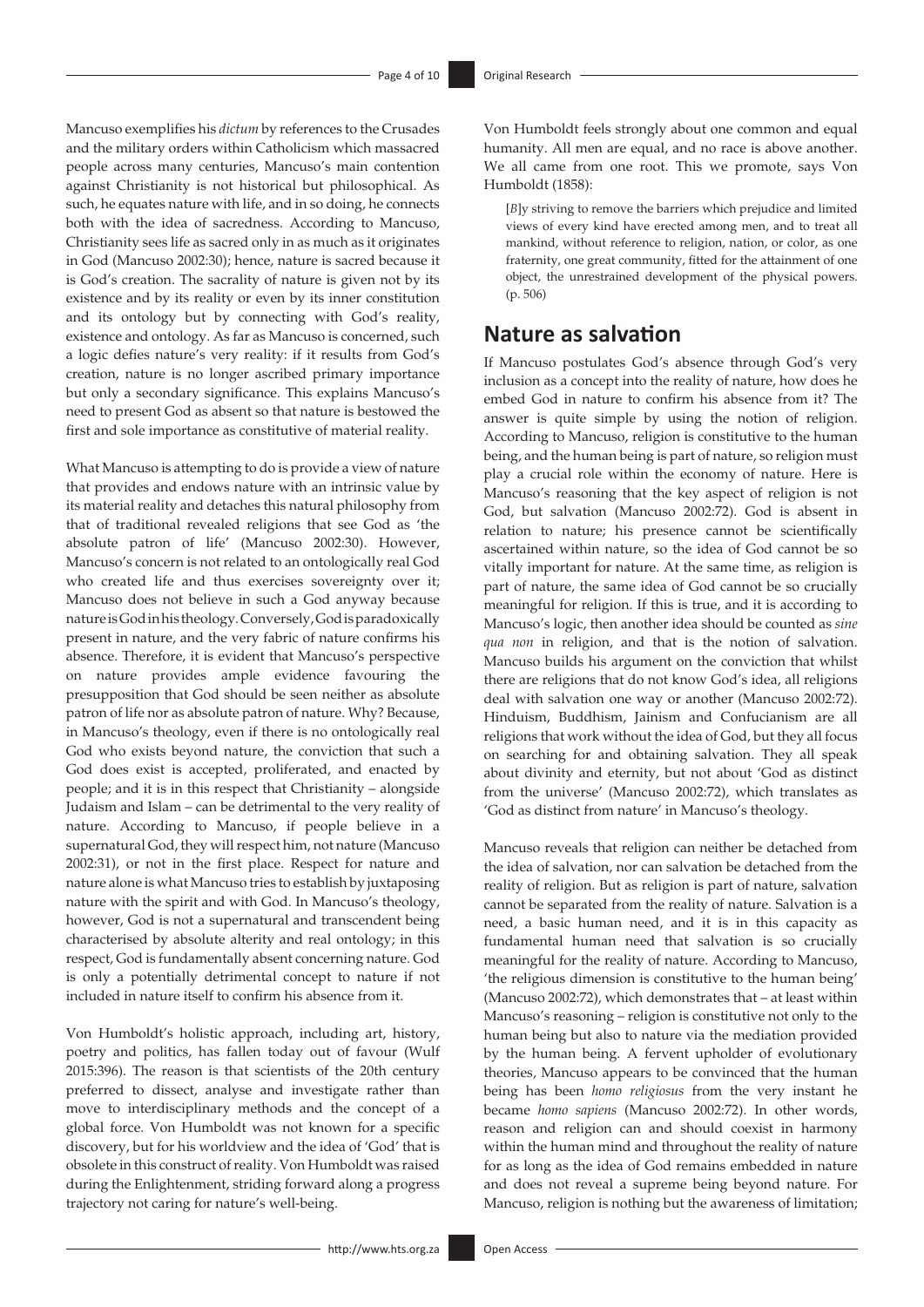the human being became religious when he realised his limits as part of his existence in nature. Therefore, Mancuso contends that religion is constitutive not only to the human being but also to nature through its existence. The realisation of limitation is the foundation of religion because the idea of salvation is the human being's attempt to deal with his physical constraints within the reality of nature.

Nevertheless, to make sense of his existence, human beings must see salvation as virtually part of nature, and this spiritual awareness is provided exclusively by religion. Thus, according to Mancuso, religion is about finding a remedy to the human being's painful awareness of his limitations, but this remedy can only be found in nature, not beyond it (Mancuso 2002:73). Therefore, nature is the locus of religion and the purpose of religion; the remedy of salvation must be part of nature, so there is no salvation outside nature. Mancuso explains that the human being's acute problem is not becoming aware of our limitations, including death, but finding a remedy, a way to save our life from the inexorable reality of our natural limits. In other words, the human being must search for salvation in nature because we are 'inevitably connected to life' (Mancuso 2002:73). As far as Mancuso is concerned, the human being can do – and we did for many millennia – without art and science, but we cannot live without religion. The human being cannot live without understanding our place in the world and our role in nature; we must find a way to solve the 'enigma of life' through some salvation, the 'existential sense of religion(s)' (Mancuso 2002:73). But as religion is constitutive to nature, it stands to logic that, for Mancuso, finding salvation can be achieved only in nature; therefore, understanding nature is synonymous with finding salvation. In other words, Mancuso's logic dictates that nature is not only the context but also the content of human salvation.

Von Humboldt does not use God, sin, faith, salvation or eternity in his multivolume work, named *Cosmos*, nor in his other works, like *Views of Nature*. He chose the word κόσμος from ancient Greek where it meant order and beauty, as 'created through the human eye' (Wulf 2015:308). The external physical world is brought into a relationship with the inner world of the mind. Salvation is for Von Humboldt (1858) not only the peaceful charm uniformly spread over the face of nature that moves the heart, but:

[*A*]ll that the senses can but imperfectly comprehend, all that is most awful in such romantic scenes of nature, may become a source of enjoyment to man, by opening a wide field to the creative powers of his imagination. (p. 33)

# **Nature as physics**

The fact that nature is characterised by salvation is of extreme importance for Mancuso's perspective on nature. There are at least two reasons for this realisation. Firstly, nature is synonymous to the universe, which means that the reality of nature is the same as the universe's reality, and secondly, the universe is also characterised by salvation. In other words, the universe is salvific because nature is salvific. But how can

this be if the universe is also wild or ferocious, as Mancuso himself depicts it (Mancuso 2005:46)? This is how Mancuso explains his view of the universe as nature: its physicality gives its ferociousness or that nature is fundamentally physical, so the universe is essentially material. The physical reality of nature as the universe is material, and it can be measured and quantified. Nature, as physics, is one of Mancuso's most essential components of his perspective on nature. Everything in nature exists physically. Everything which exists in nature can be seen and measured: the universe in its entirety – or at least as far as we can see of it, the billions of galaxies, our solar system, our planet, its ecosystems, the human body, the organs which are part of it, the cells, the atoms, the protons and neutrons, the quarks, the electrons, and the photons (Mancuso 2005:46); everything which exists and can be seen, can also be measured. Consequently, if nature is physical and salvific at the same time, then salvation consists of understanding nature and how it works.

Von Humboldt's lifework was to provide a physical description of the universe, and he devoted almost a lifetime to the accumulation of materials for it. The first volume of his three-volume *Cosmos* comprised a sketch of all that was then known of the physical phenomena of the universe. The second volume comprehends two distinct parts: poetry, landscape paintings and the cultivation of exotic plants in the first part and, in contrast, discovering discoveries in science and the corresponding stages in human civilisation in the second part. The third volume presents the great *Picture of Nature*<sup>6</sup> (Von Humboldt 1858:5). This 'Naturgemälde' was produced in South America and published as a  $3 \times 2$  foot drawing. It strikingly illustrated nature as a web in which everything was connected (Wulf 2015):

Instead of placing plants in their taxonomic categories, he saw vegetation through the lens of climate and location: a radically new idea that still shapes our understanding of ecosystems today. (p. 103)

Nevertheless, to understand how nature works to attain salvation, we must realise that there is a force that governs the universe, and that is gravity, according to Mancuso. Why is gravity necessary for our understanding of nature? Because gravity demonstrates that spacetime is not only curved but also distorted by mass-energy. In Mancuso's theology, this appears to be the most basic understanding of nature because the more mass-energy is concentrated in one point, the more the time and space attached to it become curved (Mancuso 2005:47). This is vital for a correct view of nature because, as Mancuso points out, there is a direct connection between the mass and energy, on the one hand, and space and time, on the other (Mancuso 2005:48). Mass, energy, space and time are all characteristics of the universe in its capacity as nature and fully aware of them. The way they work together represents genuine salvation for human beings. Why?

<sup>6.</sup>Images of this paintings can be seen at [https://www.google.com/search?q=naturge](https://www.google.com/search?q=naturgemalde&tbm=isch&safe=active&rlz=1C1CHBD_enZA882ZA882&hl=en&sa=X&ved=0CCIQtI8BKAJqFwoTCOjSvNO3y-4CFQAAAAAdAAAAABAG&biw=1583&bih=738#imgrc=5Mi3g5D6Yp2gLM) [malde&tbm=isch&safe=active&rlz=1C1CHBD\\_enZA882ZA882&hl=en&sa=X&ved=0](https://www.google.com/search?q=naturgemalde&tbm=isch&safe=active&rlz=1C1CHBD_enZA882ZA882&hl=en&sa=X&ved=0CCIQtI8BKAJqFwoTCOjSvNO3y-4CFQAAAAAdAAAAABAG&biw=1583&bih=738#imgrc=5Mi3g5D6Yp2gLM)<br>CClQtI8BKAJqFwoTCOJSvNO3y-4CFQAAAAAdAAAABAG&biw=1583&bih=738#img<br>[rc=5Mi3g5D6Yp2gLM](https://www.google.com/search?q=naturgemalde&tbm=isch&safe=active&rlz=1C1CHBD_enZA882ZA882&hl=en&sa=X&ved=0CCIQtI8BKAJqFwoTCOjSvNO3y-4CFQAAAAAdAAAAABAG&biw=1583&bih=738#imgrc=5Mi3g5D6Yp2gLM) and is not printed in this text because of copyright. This is<br>comparab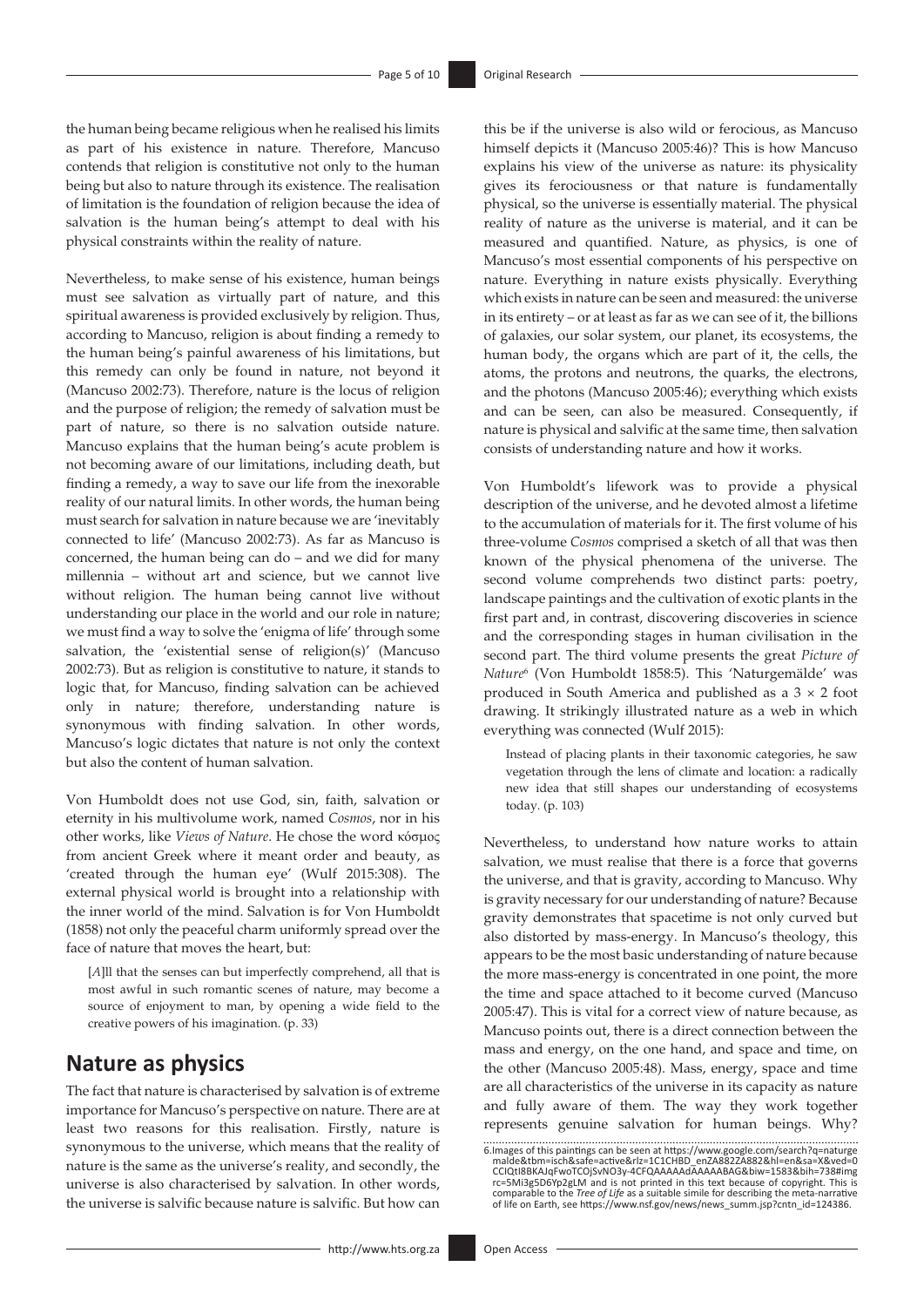Because understanding how nature works, how the universe exists, and how all its parts are joined together in their physicality is a step towards knowing how human beings work. According to Mancuso, understanding nature is understanding human beings, so when human beings understand nature, they should understand themselves at least in theory. In Mancuso's own words, 'I am mass-energy. Every human being is' (Mancuso 2005:48), and every human being is part of the universe, an integrative element which belongs to nature.

Understanding nature as physics is so vital for both the proponents because we see the universe as constituted by space, time, mass and energy and because the very element that makes nature physical is matter. Furthermore, matter models space-time; concretely, the distribution of matter and energy in the universe distorts space-time by curving it (Mancuso 2005:48) – this is Mancuso's foundation for his understanding of nature on Stephen Hawking's explanation about general relativity (Hawking 2001:36). In other words, according to Hawking, whom Mancuso cites consistently, space-time is curved not only by large objects or by mass, but also by energy. It is at this point that Mancuso takes over and turns physics into theology. As energy distorts space-time and human beings are energy, human beings also distort space-time by curving it, but turning it towards itself; concretely, human beings distort space-time by turning it towards themselves. Even more importantly, and Mancuso highlights this aspect emphatically, every human being has its reality which converges towards itself from the very second when its mass-energy distorts its space-time (Mancuso 2005:48). Mancuso explains that every human being is a gravitational field that interacts with and is influenced by other gravitational fields or other human beings (Mancuso 2005:48). In this respect, general relativity speaks about human beings, so understanding nature as physics is understanding ourselves – and it is in this knowledge of nature, ourselves included, that salvation resides.

Therefore, Mancuso needs to explain that understanding nature as physics is foundational for human salvation because knowing how the universe works leads to an understanding of how we work. Knowing what the universe is, is equalled to knowing what we are. And knowing why the universe works as it does is knowing why we work as we do. This, however, is not everything and is certainly not sufficient for a complete appropriation of salvation. Nature is physics and spirit, and it is in this capacity, nature reveals to us what its physical side cannot convey. The physicality of nature teaches us that we are mass, that we are, as Mancuso puts it, 'muscle' (Mancuso 2005:48). However, what physics cannot teach us is why and how we work as 'pure energy' and why it is much more important to understand 'human character' (Mancuso 2005:48). Almost everything in nature, virtually all the physical components of the universe, is subject to gravity because if energy transforms itself into a mass, it generates gravitation force. However, if it does not, then it remains a mass that cannot exert any influence, like subatomic particles that are not influenced by gravity

(Mancuso 2005:49–50). In other words, almost everything within us is under the force of gravity, but there is something which escapes it. Hence Mancuso's question: what if these subatomic particles which are not influenced by gravity speak of our eternity; what if they are an image of the human soul? (Mancuso 2005:50) The question is rhetorical for Mancuso. Nature as physics teaches us that salvation is understanding who we are as human beings and how we work as part of the material universe. In this respect, matter itself reveals that whilst we are almost entirely under the influence of gravity, there is something material within us – perhaps our soul – which escapes it and acts as a free agent despite its material and physical constitution.

Creation, therefore, is according to Simuț's (2011) interpretation of Mancuso,

[*N*]ot necessarily a historical event but rather an interpretation of evolution because, while science fosters data and information to be analysed scientifically, theology (as well as philosophy) makes use of these data to create a worldview. (p. 138)

# **Nature as biology**

If nature as physics allows us to understand that, as human beings, we are characterised both by necessity (exemplified by gravity and seen in death and selfishness; Mancuso 2005:61) and freedom (revealed by subatomic particles and embodied by truth and goodness; Mancuso 2005:61), nature as biology takes us a little further down the road of salvation. Mancuso's somewhat gnostic perspective on salvation – human beings are saved by acquiring knowledge about nature and themselves and whether there is any spiritual significance attached to such knowledge – continues along with the same naturalistic features but with specific references to biological constitution of human beings. In short, whilst physics teaches us that gravity reigns supreme in nature, biology confirms gravity's position as 'queen' of the living, or all living organisms (Mancuso 2005:51). At the same time, biology teaches us that life in nature exists by exerting force, in the sense that living entities forcibly act upon other living entities. According to Mancuso, this is the very law of metabolism: the billions of cells within a living body, which are in perpetual motion as they find nutrients and reproduce, show no hesitation in causing death in the process (Mancuso 2005:51).

Moreover, the law of metabolism knows 'no rest or mercy', which indicates that life itself is restless and relentless in causing death within the material realm of nature as physics. Thus, understanding nature is understanding the force of gravity which, in biology, is exemplified by eros, the 'law of the mutual attraction of bodies' (Mancuso 2005:52). In this respect, gravity is more vital than human will, eros is more powerful than human reason, and attraction is mightier than freedom (Mancuso 2005:52).

According to Mancuso, understanding nature as physics should be done by understanding nature as biology, explicitly finding out how human beings function as bodies.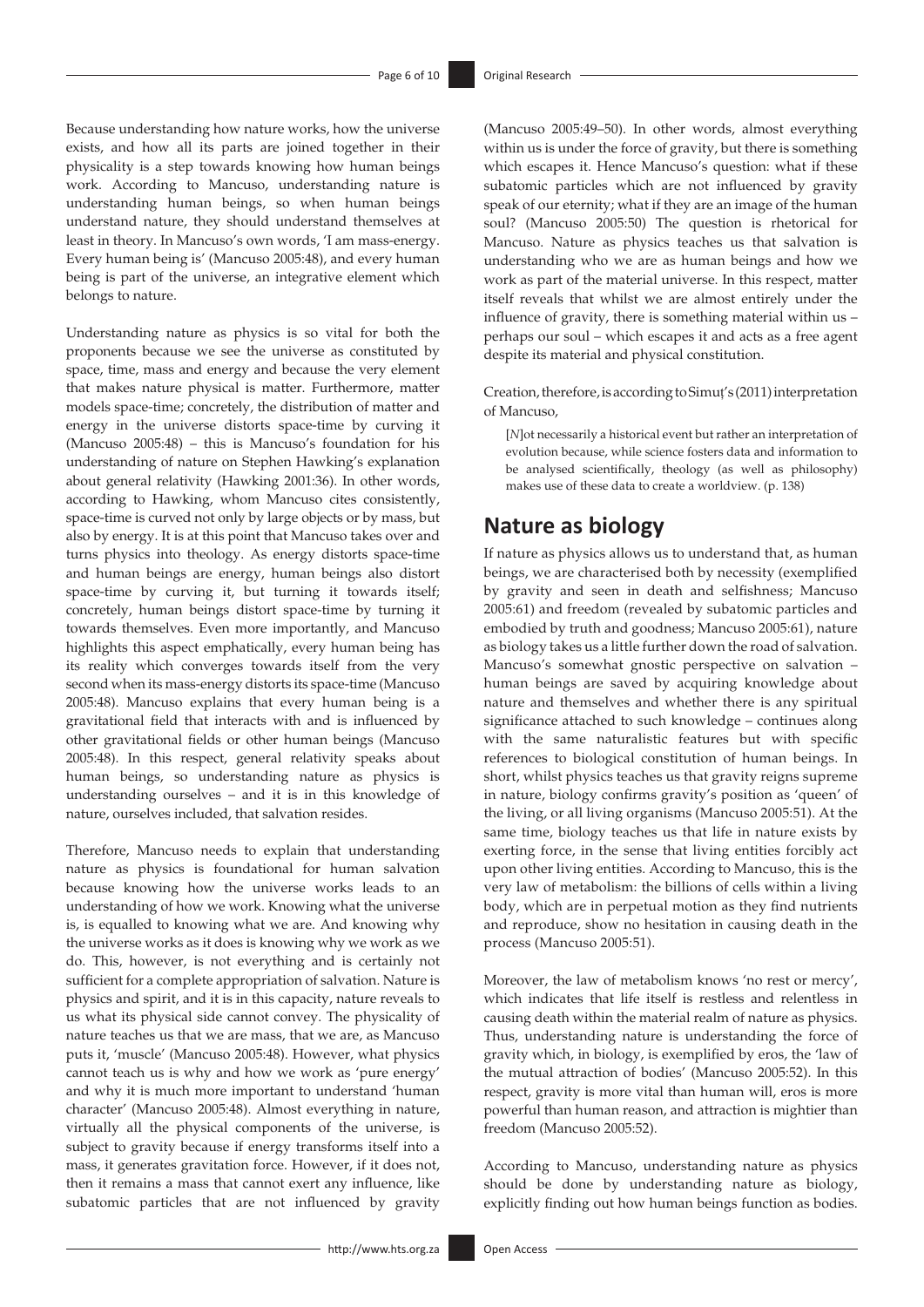'This world is this body', Mancuso writes, and its final destiny is 'to return to dust' (Mancuso 2005:52), a poignant indication that physics and biology are both constitutive of nature or, conversely, that nature cannot be understood, not properly anyway, without basic knowledge of physics and biology. And as salvation resides in this kind of experience, of both physics and biology as features of nature, awareness of how the human body works is a crucial instrument in this respect. Thus, Mancuso's initial phrase 'this world is this body' is followed by a mere addition, 'this world is above all this mortal body' (Mancuso 2005:52). Therefore, a comprehensive perspective of nature involves the reality of physics and biology and full awareness of death and one's mortality. In Mancuso's theology, the world is the realm of death, and knowing the world is something we acquire by growing more and more awareness of death, 'this world is the death which awaits me; this macabre dance which death performs around my body' (Mancuso 2005:52). Therefore, as far as Mancuso is concerned, developing a proper perspective on nature is entirely dependent on becoming acquainted with the reality of death. How we die is not only a matter of personal concern but – even more importantly – an issue of obtaining salvation through the mediation provided by the knowledge of nature as physics and biology.

Wulf (2015:256) makes us aware that Charles Darwin was so impressed by Von Humboldt's research, which he first read as a student at Cambridge, that it had become the driving force for Darwin to volunteer as a naturalist in the *HMS Beagle*. As Darwin explored Santiago, he noticed the plants and animals through Von Humboldt's eyes. Subsequently, Darwin wrote to his brother to send Von Humboldt's 'Views of Nature' (Von Humboldt 2014) to him in Uruguay where he would have been at the time. Von Humboldt taught Darwin to investigate nature not from a one-sidedness but from within *and* without. This led to both a microscopic and telescopic understanding of reality. Von Humboldt believed that the problem of movement of plants could not be solved: 'The science of plant and animal geography was not about the investigation of the origin of beings' (Wulf 2015:275). Darwin underlined this specific sentence in his copy of von Humboldt's 'Personal Narrative', and, as we know, found the solution eventually in the concept of natural selection. The wealth of life is spread everywhere and transcends death as a mere natural phenomenon (Von Humboldt 2014:93).

Death is the key to understanding nature, the reality which deciphers and informs our knowledge of nature, based on investigations into the realm of physics and biology. If knowing nature as physics and biology is salvation for human beings, then understanding death is the instrument that allows us to make sense of 'mechanics' of death as part of nature. Here, Mancuso's understanding of nature as spirit contributes significantly to developing our perspective on salvation. Delving into the reality of death is an exercise which appears to belong to the spirit, or the human being's

capacity to see beyond the physics and biology of nature into ascribing meaning and significance to life in the world. According to Mancuso, understanding death is understanding eternity because 'had it not been for death' nobody knows how much 'moral degradation (or spiritual putrefaction) could have been elevated to eternity' (Mancuso 2005:52). Death is the hermeneutical key that deciphers the significance of life in nature's physicality and biology; without death, spirituality would be impossible, and discernment would be unachievable. Mancuso seems to believe that death is the same decoding machine that helps us to understand why we exist and how we live in nature despite the limitations of physics and biology constraints. In the absence of death, understanding nature would have been unattainable, and so would have been salvation itself.

In speaking about death, Mancuso uses two metaphors. Firstly, he describes death as 'the great scalpel' which cuts deep not only into us but also amongst ourselves to make us 'worthy of eternity' (Mancuso 2005:52). In other words, death separates what is worthy from what is not, what deserves eternal remembrance from what does not; so, death combines Mancuso's perspective on nature as spirit and God with his understanding of nature as physics and biology. Human beings live in the world as physical and biological organisms, which can and perhaps should be remembered for as long as they live in such a way that their existence is characterised by spirituality. Secondly, Mancuso presents death as 'life's great midwife'; the reality which delivers us into non-existence having lived in the world as physical and biological entities (Mancuso 2008:52–53). Death acts upon human beings both biologically, through cellular mechanisms which eventually cause our demise, and historically, through wars or other human-engineered cataclysms that lead to genocide or mass destruction. According to Mancuso, awareness of death is coupled with an understanding of the pluriformity of life forms; in which case, salvation is the knowledge that we are 'biologically negligent greatness' (Mancuso 2005:53) in the world of nature. Thus, Mancuso suggests that a proper understanding of nature should include knowledge of the universe as physics and biology and permanent awareness of death as the key to a meaningful life within nature as spirit.

### **Nature as awe**

Andrew Louth (2004:70) draws our attention to the fact that the origins of many medieval universities stem from the monastic schools teaching the *trivium* (grammar, rhetoric and dialectic) which has made way for the *quadrivium* (reading, thinking, pondering and contemplation). The ultimate concern was to look for God, being aware of God's presence in creation:

Right from Aristotle, and indeed earlier, the acknowledgement of the supreme value of contemplation, and the need that there be those who may devote their time to this, has been linked to acknowledgement that human beings are not simply earthbound entities. (p. 77)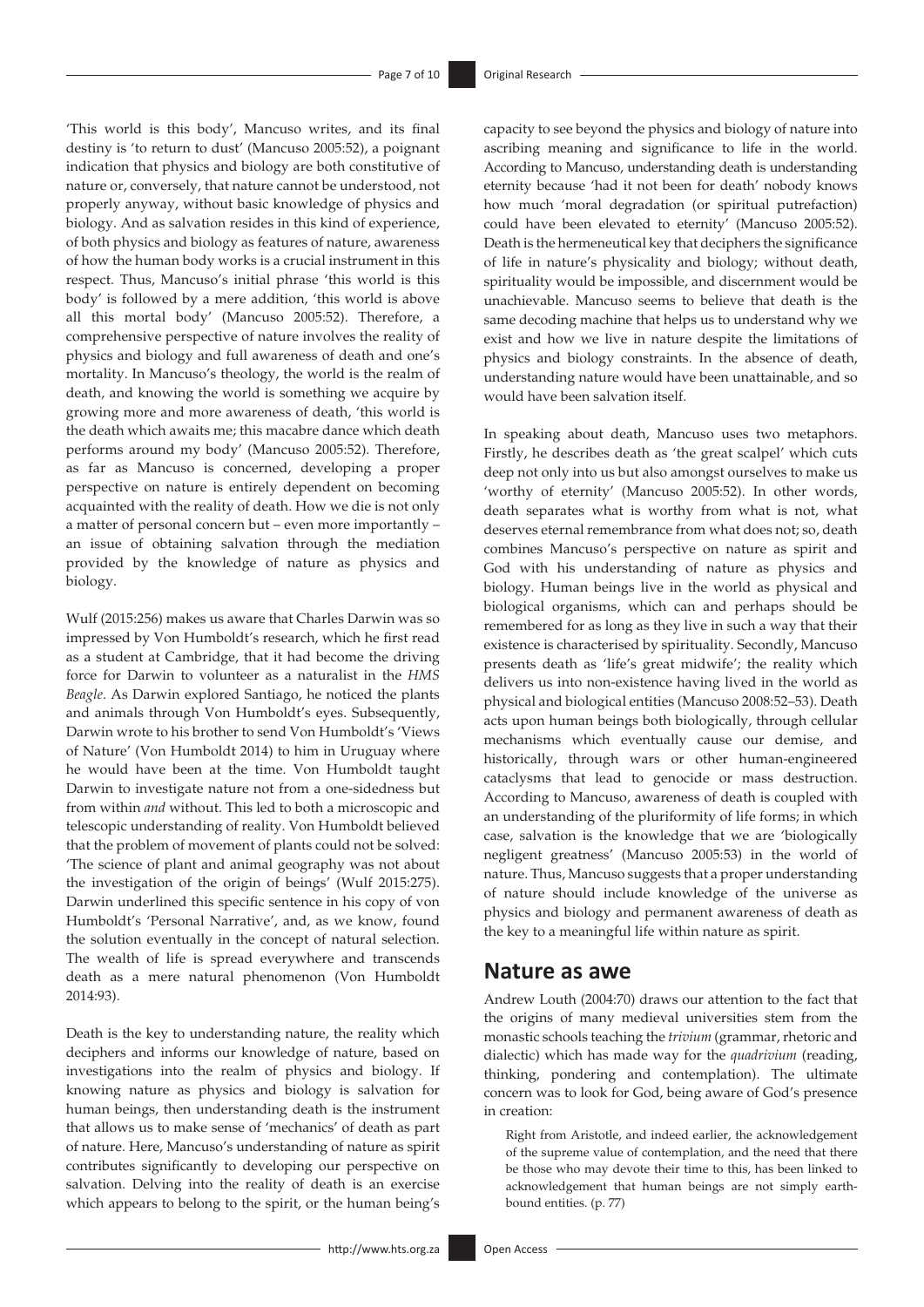The old saying that beauty is in the beholder's eyes is applicable in both the discussed proponents' worldviews (Von HUmboldt 1858):

Science is the labor of mind applied to nature, but the external world has no real existence for us beyond the image reflected within ourselves through the medium of the senses. (p. 100)

The external world, ideas and feelings converged in the existence of the perceiver. 'The eye is thus made the medium through which we may contemplate the universe' (Von Humboldt 1858:109). For Mancuso, creation is ultimately a message which every human being must decipher during her or his journey within the life of this world (Mancuso 2002:138–161). Mancuso offers a comprehensive explanation of reality which emerges from a personal materialistic-experiential perspective on the world in its entirety. Religion becomes for him an existential hymn to the full meaning of life.

Mancuso contends that amazement at the beauty of creation is a familiar feeling of believers and non-believers (Mancuso 2013:n.p.). The conditions of beauty, which generate and sustain it, are:

- the inner harmony that comes from the balance and conciliation of love and strength
- external harmony with the community that requires recognising the right value to the reasons of others
- external harmony with the environment which is balance and reconciliation of the fundamental rights to work and health. The right to work is considered inalienable.

Von Humboldt was primarily an *artist*. He brought different fields of science in contact with the humanities, especially poetry and art. His conscience and aesthetics bring sheer delight to the researcher linking together pieces of the cosmic puzzle. Objectivity meant for him an 'embracing mind and imagination – intellect, poetry, and emotion – as multiple modes of access that allow humans to participate in the grand unfolding of the cosmos' (Von Humboldt 2014:22).

Mancuso's theology is like a refracting lens of a telescope that gathers and directs the world's light in new ways. This resonates with Von Humboldt when he says that we learn the world through our senses and 'phenomena of light proclaim the existence of matter in remotest space, and the eye is thus made the medium through which we may contemplate the universe' (Von Humboldt 1858:108–109). This makes the telescopic vision so essential. Creation is a message which every human being must decipher during her or his journey within the life of this world (Mancuso 2002:138–161).

# **Conclusion**

The term 'consilience' (literally meaning jumping together!) was popularised by Edward O. Wilson (1998) in his book *Consilience: The Unity of Knowledge* in his search for a unified theory of knowledge in disciplines that range from physics to biology, the social sciences and the humanities. With this

term, Wilson expresses a hierarchy of explanatory subsumptions with a subsequent reductionist epistemology. However, the first to apply this concept was William Whewell (1794–1866) upon whose insights of an emergent field of evolutionary biology, Charles Darwin relied heavily on. Von Humboldt drew together an extensive network of observers, explorers and scientists in every area of knowledge from all over the globe. In the Introduction to Von Humboldt's 'Views of Nature' (2014), the editors write a foreword, titled, 'Reclaiming Consilience,' stating:

Humboldt's work can be seen as a massive project in consilience, as he strove to weave the separate strands of geology, physiology, physical geography, geophysics, geographic distribution and movements of plant and animal species, vegetation patterns, anthropology and ethnography, linguistics, weather, climate, and more into a whole that today is most closely approached by the field called 'earth systems science'. (p. 19)

In the end, it is about bringing disparate phenomena together in a (social) construct or metanarrative. This is why Mancuso leans heavily on the perspective of myth to explain nature. 'Myths, however, can only be understood symbolically because symbols point to realities which happen in real life' (Simuț 2011:145). Myth, in other words, brings creation and science together. This is an exercise 'from below,' and the only way to talk about God is to think of him in terms of the spirit (Mancuso 2005: 97–99). Creation is therefore for Mancuso no doctrine, but a religious philosophy with mythological symbols.

Simuț (2011:151) concludes about Mancuso's theology as follows:

Mancuso's declared intention is to rebuild Christian theology from a perspective which dramatically reinterprets – even to the point of elimination – traditional hermeneutics in favor of a more scientific approach which is reportedly in accordance with the convictions and expectations of contemporary people. It is relevant to notice that, in doing so, Mancuso still works with the Bible which he uses quite often whenever he wants to make a point in order to support his theories. (p. 151)

It would be futile to apply, for example, John Calvin's *Capita doctrinae* (Inst. 4.1.12) to a theologian like Mancuso to determine his theological plausibility: firstly, because it is an anachronistic criterion, and secondly because he is not interested in repeating these classical tenets in his enterprise. He is a contemporary apologist endeavouring to converse with the 21st century's humans based departing from faith.

For the Jesuit magazine *La Civiltà Cattolica,* Vito Mancuso manages to 'deny or at least empty of meaning about a dozen dogmas of the Catholic Church,' thus fuelling the *confusion*. The magazine (in an article of February 2008 signed by Father Corrado Marucci to which Vito Mancuso replied with an article published in *Il Foglio Quotidiano* of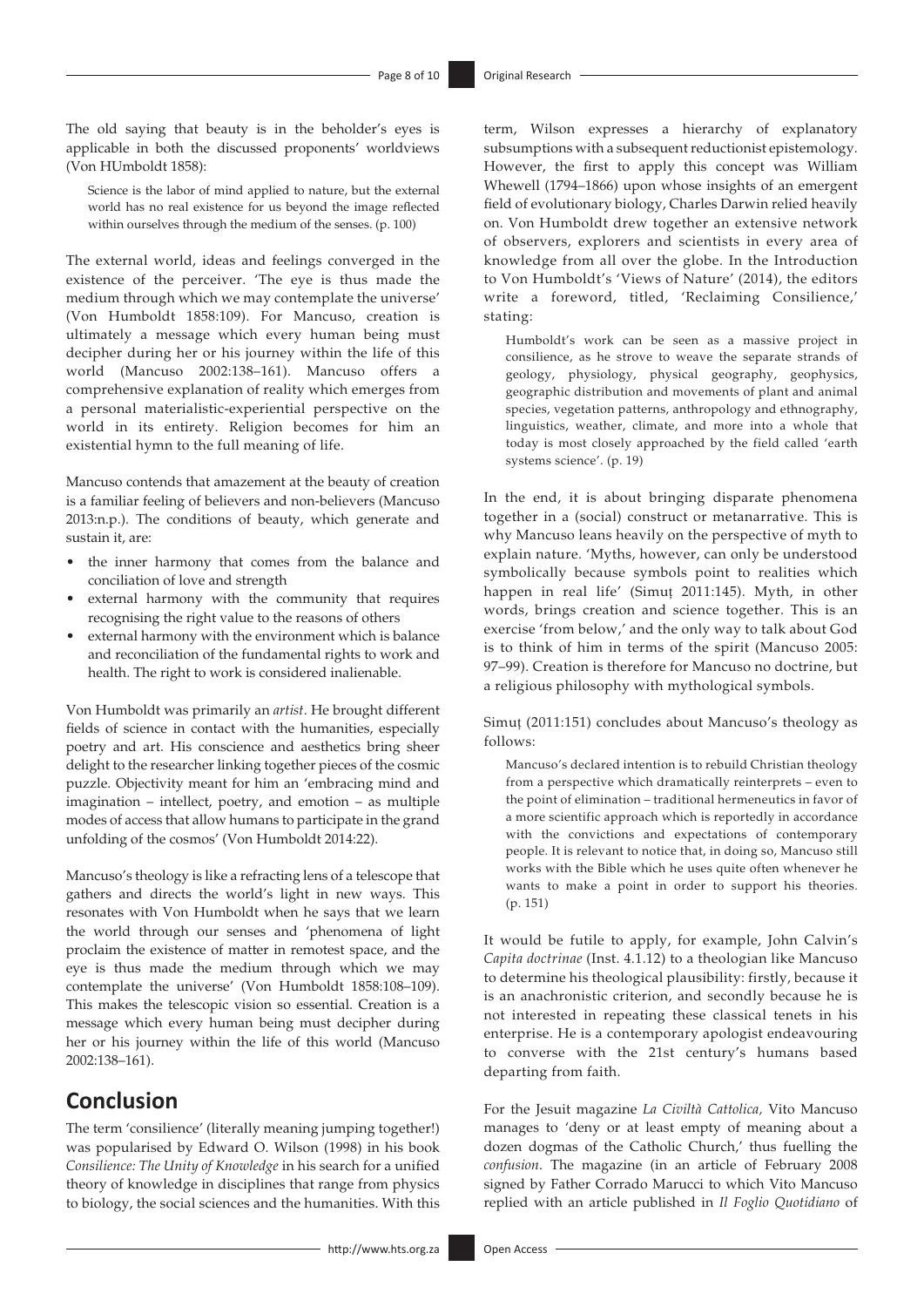10 February 2008) goes on to say that Vito Mancuso's theology starts from premises that are philosophically incorrect and neglects biblical data to end up in a sort of rationalism (Marucci 2008:n.p.). During a day of reflection organised at the Abbey of San Galgano in July 2019, Mancuso based his theology on his *existential faith* vis-à-vis a traditional theistic religion.7 He declared that this faith acknowledges as a three-fold form of beauty:

- the physical beauty of nature originated from the world
- moral beauty of the highest deeds and the brightest people, arising from humanity
- spiritual beauty originated from art.

Mancuso's supervisor of his doctoral thesis at the Lateran University wrote in the newspaper *Il Foglio*, dated 10 October 2017, that the enterprise of Mancuso 'raises the question of how to articulate Christian truth with the discoveries of contemporary science and self-awareness'. He adds: 'It is as if he were saying to theology: get to the point. And to culture: accept the challenge' (see: [https://www.vitomancuso.it/critiche/\)](https://www.vitomancuso.it/critiche/).

William Brown (2010:13–16) provides quite sound (Biblical) hermeneutics for juxtaposing theology and science, which reminds of the *hermeneutic circle* of Hans-Georg Gadamer ([1989] 1975:292) as an iterative process through which a new understanding of a whole reality is developed by exploring the detail of existence. 'There is no more an isolated horizon of the present in itself than there are historical horizons which have to be acquired. *Rather, understanding is always the fusion of these horizons supposedly existing by themselves*' 8 (Gadamer [1989] 1975:305).

Against this salient background, Brown (2010:14) proposes the following steps of his iterative process of the *text*<sup>9</sup> :

Step 1. Elucidate the text's perspective on creation within the text's own contexts.

Step 2. Associate the text's perspective on creation with the perspective of science.

Step 3. Appropriate the text in relation to science and science in relation to the text.

Alister McGrath (2006:194–203) applies this method of iteration and recapitulation to systematic theology as discipline when he says:

On the basis of both historical observation and theoretical observation, it is proposed that systematic theology operates based on an implicit iterative method, which needs to be made explicit and incorporated into discussion of theological method. (McGrath 2006:195)

8.Italics in the original text.

9.It should be clear to the reader that the scope of this article transcends the traditional creation narratives, especially as they are recorded and complied<br>canonically. 'Text' in this article, very much equals nature. Everything which<br>happensinnature-is-natural-and'nature'-as-part-of-nature. Even-th and natural, according to Mancuso's hermeneutics. William Brown (2010:241–244) comes with his comparative table in the Appendix uncomfortably close to a *contrast*  approach of theology and science regarding creation stories (cf. Haught 2012:4). We prefer *convergence*, also called consonance (rather resonance), cooperation, contact or conversation.

This 'spiral staircase' relativises eventually all doctrines.

Although we referred to the concept of *consilience* regarding von Humboldt's enterprise, it is not in the authors' scope to achieve this with science and theology. However, if resonance becomes essential in understanding reality, *faith* is inevitable (Anselm). If a creation theology seeks plausibility, it requires the feedback-loop methodology of science. We all share one earth: the closer we all come to a point of omega, the closer we also come together and transcend differences.

Theology cannot advance the scientific quest for the underlying constituents of matter and the physical nature of causation. Science, in turn, cannot lay claim to knowing God and God's purposes. Both disciplines represent independent fields of inquiry. (Brown 2010:7)

Resonance has the potential to let new horizons emerge in our mutual endeavour to come to grips with reality and to map out certain TOMA.

By juxtaposing these two proponents of theology and science through elucidation, association and appropriateness, we dare to conclude that an enterprise from below is imperative: reality is an eco-sociological construct, the universe intrinsically interconnected, the coexistence of order and disorder within the world, and, 'God is Spirit' (Jn 4:24). The importance of 'seeing' correctly is clearly stated in the Prologue to Gospel of John. 'The Christian tradition offers a way of seeing nature, which allows its goodness to be discerned' (McGrath 2008:307). Or in the view of Schleiermacher ([1999] 2008:735):

The divine wisdom is the ground in virtue of which the world, as the scene of redemption, is also the absolute revelation of the Supreme Being, and is therefore good.

There is a need to interpret the natural world, integrate disparate observances and conceptualise a bigger picture meaningful to those engaged.

# **Acknowledgements Competing interests**

The authors declare that they have no financial or personal relationships which may have inappropriately influenced them in writing this paper.

### **Authors' contributions**

C.C.S. drafted a text on Mancuso. J.B. did the same on Von Humboldt. Then J.B. conceptualised the juxtaposition and drafted an argumentative text with coherent conclusions. C.C.S. and J.B. both proofread and approved the final version.

### **Ethical consideration**

This article followed all ethical standards for research without direct contact with human or animal subjects.

<sup>7.</sup>See: [https://www.grandeoriente.it/sulla-via-della-bellezza-sosta-a-san-galgano-il-](https://www.grandeoriente.it/sulla-via-della-bellezza-sosta-a-san-galgano-il-video-della-lectio-del-filosofo-vito-mancuso/)[video-della-lectio-del-filosofo-vito-mancuso/](https://www.grandeoriente.it/sulla-via-della-bellezza-sosta-a-san-galgano-il-video-della-lectio-del-filosofo-vito-mancuso/) (Accessed on 03 February 2021).